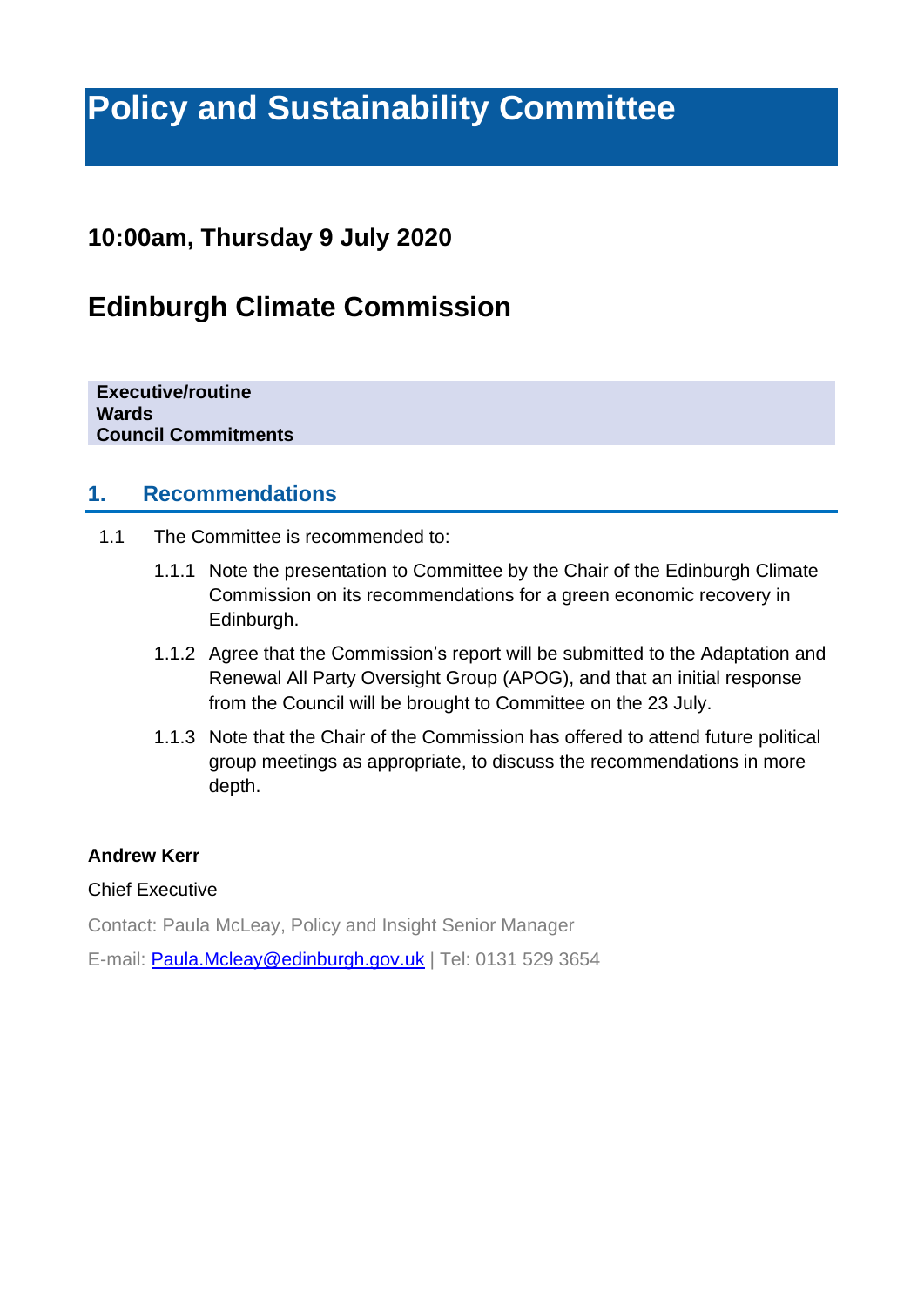# **Edinburgh Climate Commission**

#### **2. Executive Summary**

2.1 This report informs the Committee about the publication of the Edinburgh Climate Commission's recommendations for a green economic recovery on the 9 July 2020. This work by the Commission has been brought forward early in light of the Coronavirus crisis in order to make timely recommendations for the city in support of a green economic recovery.

#### **3. Background**

- 3.1 The Policy and Sustainability Committee agreed on 25 October to co-sponsor an independent Edinburgh Climate Commission with the Edinburgh Centre for Climate Innovation.
- 3.2 Edinburgh Climate Commission was established in February 2020 and is funded through the Place-based Climate Action Network (P-CAN), which also supports Climate Commissions in other parts of the UK including Leeds and Belfast. The Commission was due to meet for the first time the week the city went into lockdown, meaning its first meeting could not take place as planned. The Commission has therefore met virtually and through a series of on-line working group meetings.
- 3.3 The Commission brings together key organisations and actors from across the city and from the private, public and third sectors. The Chair of the Commission is Dr Sam Gardner, Head of Climate Change & Sustainability at Scottish Power. Leader of the Council, Councillor Adam McVey, was appointed as Vice-Chair.
- 3.4 The aim of the Commission is to accelerate action and impact on climate change in the city. It seeks to do this by providing independent, expert and authoritative advice to enable and promote city action on climate change. Further details on the remit of the Commission are available in the [Terms of Reference.](https://www.edinburghclimate.org.uk/sites/default/files/ECC%20Terms%20of%20Reference_.pdf)
- 3.5 Members of the Climate Commission represent a range of sectors and interests that will be essential in helping the city achieve its Net Zero target. Further details on the members are available from the [Edinburgh Climate Commission Members page.](https://www.edinburghclimate.org.uk/commission-members)
- 3.6 The Commission has agreed its workplan for 2020 with a focus on engaging key actors to build consensus, developing a long-term action framework, and catalysing solutions to support recovery from Covid-19 and accelerate the transition to net zero.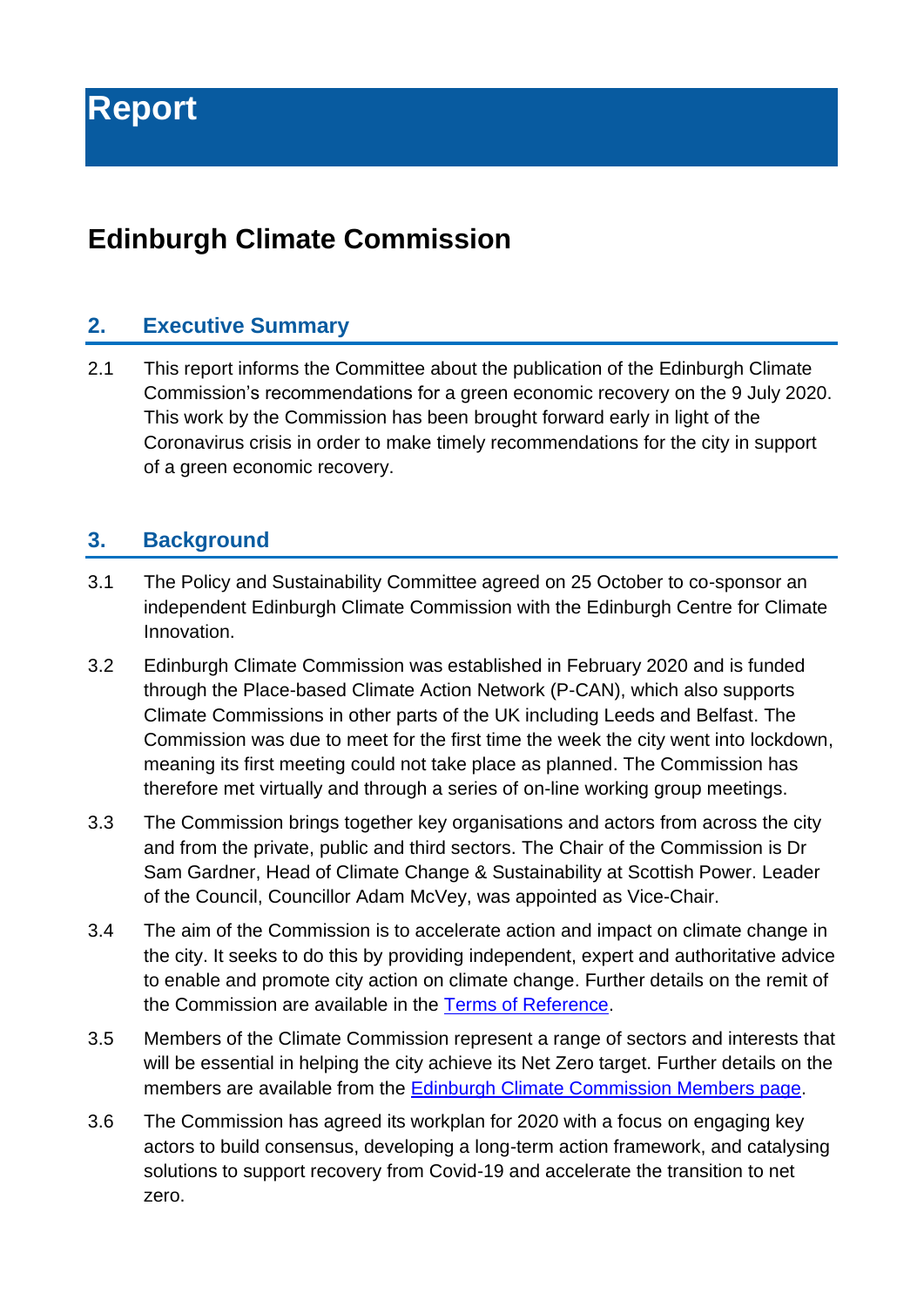#### **4. Main report**

- 4.1 The COVID-19 global pandemic and the ongoing work in response has made substantial changes to everyday life for Edinburgh's residents, businesses and city partners. It has also fundamentally changed how the Council operates, with crisis response and recovery activity taking place within very short timelines. In light of this, the Edinburgh Climate Commission took the decision to prepare an initial report setting out recommendations for the city to help secure a green economic recovery. This is intended to help ensure the city's economic response to COVID-19 is consistent with and supports the target to be Net Zero by 2030.
- 4.2 The Commission's report will be published shortly before the Committee meets, but not in time for Committee papers being issued. The Commission Chair will therefore present the report to the Committee on the 9 July 2020, followed by an opportunity for questions and discussion to support members' consideration of the report's recommendations.
- 4.3 In recognition that the Commission's report would not be available at the time of Committee papers being issued, the Chair of the Commission met with elected members from all the political groups in recent weeks to discuss the focus of the work. The Chair of the Commission has also made himself available for future political group meetings to discuss the recommendations in more depth.
- 4.4 Following the Committee's discussion of the Commission's recommendations, the Commission's report will be taken to the Adaptation and Renewal All Party Oversight Group (APOG) to support discussion of how these recommendations can be addressed through the Council's Adaptation and Renewal Programme. It is proposed that a report will be brought back to committee on 23 July with an initial Council response to the Commission's recommendations.

### **5. Next Steps**

- 5.1 Edinburgh Climate Commission will publish its report on Recommendations for a Green Economic Recovery in Edinburgh on 9 July 2020.
- 5.2 A report detailing the Council's initial response to the Commission's recommendations will be brought back to the Policy and Sustainability Committee on the 23 July.

### **6. Financial impact**

6.1 There is no financial impact for the Council in respect of this report. Financial impact arising from any future action in response to the Commission recommendations will be given due consideration within individual reports as appropriate.